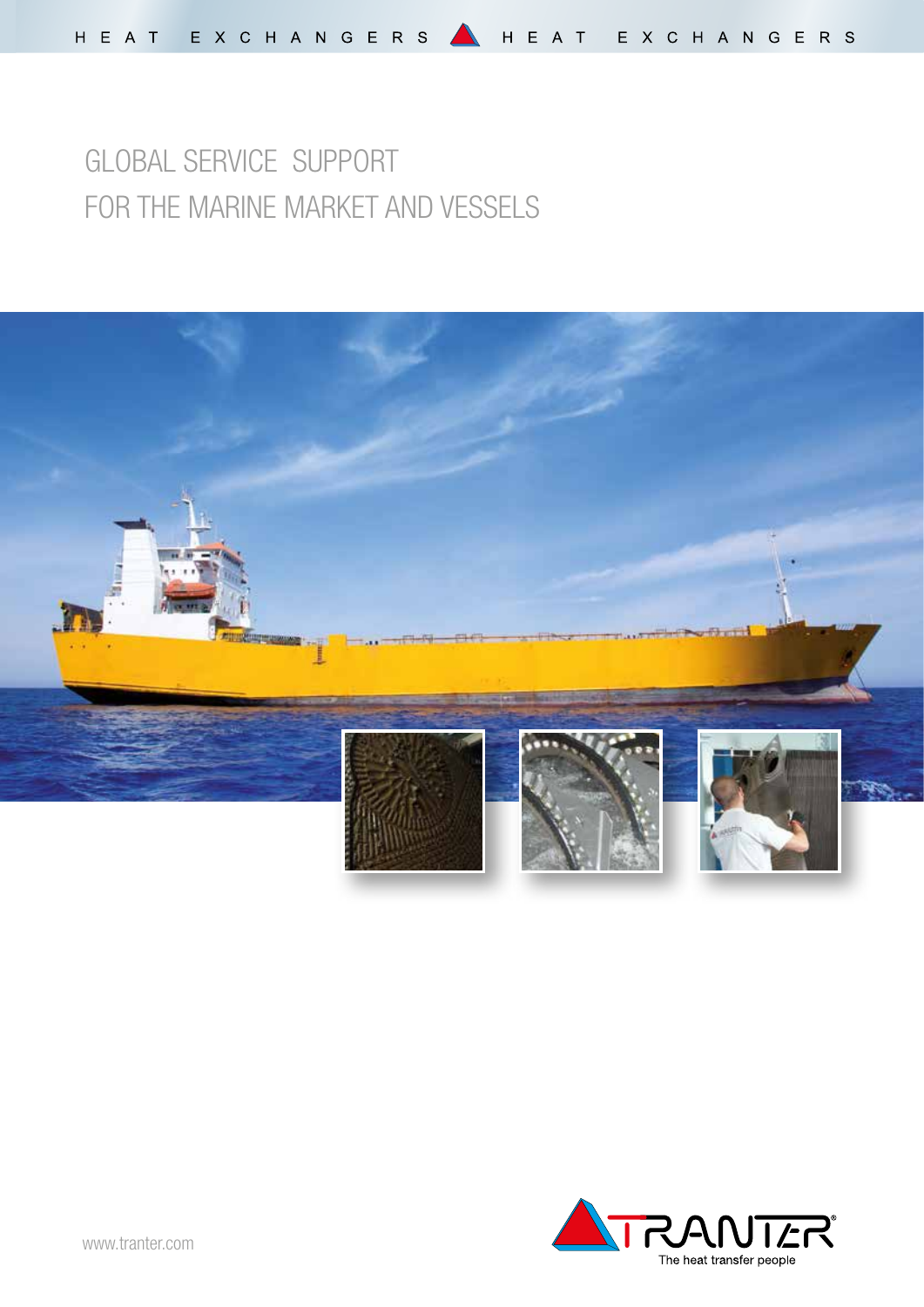## Tranter has long experience in heat transfer solutions

The marine market is constantly undergoing changes, new legislations and environmental laws puts high demands on your ship´s energy efficiency. Marine conditions are tough, and both crew and equipment are put to the test, and equipment such as the main engine oil cooler and central freshwater cooler simply have to work. With regular service and maintenance you will keep control of your heat exchanger's conditions and maintain optimum performance. Tranter have extensive experience of heat transfer solutions for the marine market and our mission is to help you achieve the optimal solution with regard to performance efficiency, payback and energy conservation.



*Tranter´s service network covers all major ports* 



*Cleaning of plates and refurbishments brings your plate heat exchangers back to speed and optimum performance.* 

## Global network of marine service experts and service centres

Tranter has a global network of service centres that offers quick and reliable maintenance of your heat transfer equipment. Malfunctions and changes in heat transfer can have severe consequences on operational costs and may affect the product quality. Regular service and maintenance safeguard your heat exchanger's condition and allow you to maintain the optimum performance. Tranter has service centres located worldwide, and are ready to assist with OEM plates, gaskets, assembled plate packs, cleaning services and replacement units to get your vessel back at optimum performance. With Tranter authorized service, you can always be sure that you get the right gaskets, the right plates with our OEM guarantee and expert service.

#### **Regular service and maintenance advantages:**

- Prolong equipment lifetime
- Maximize reliability and performance
- Minimize downtime and operating costs

### Why let Tranter do your service

Tranter have been providing plate heat exchangers specially designed for marine applications for many decades. This, combined with our extensive experience and solid technical expertise within marine and industrial applications, makes us a reliable service partner for your heat transfer equipment. Allowing our experts to take care of your service jobs will mean that the right tools and methods will be used which will provide time-savings, eliminate mistakes and guarantee that original equipment manufacturers will be used.

Tranter perform service on all plates and models of plate heat exchangers. The service can be made in our service centres or directly on your vessel. We will offer tailor-made solutions adapted to your needs, including services such as:

- Hydraulic tightening
- Cleaning-In-Place (CIP) Systems
- Cleaning of plates in chemical baths
- Reconditioning
- Removal of old gaskets
- Keep stock of spare parts customized for you
- **Inspections**
- Regasketing
- Refurbishments

Tranter´s global marine service and support are available 24/7, and are ready to assist you to receive maximum performance and uptime.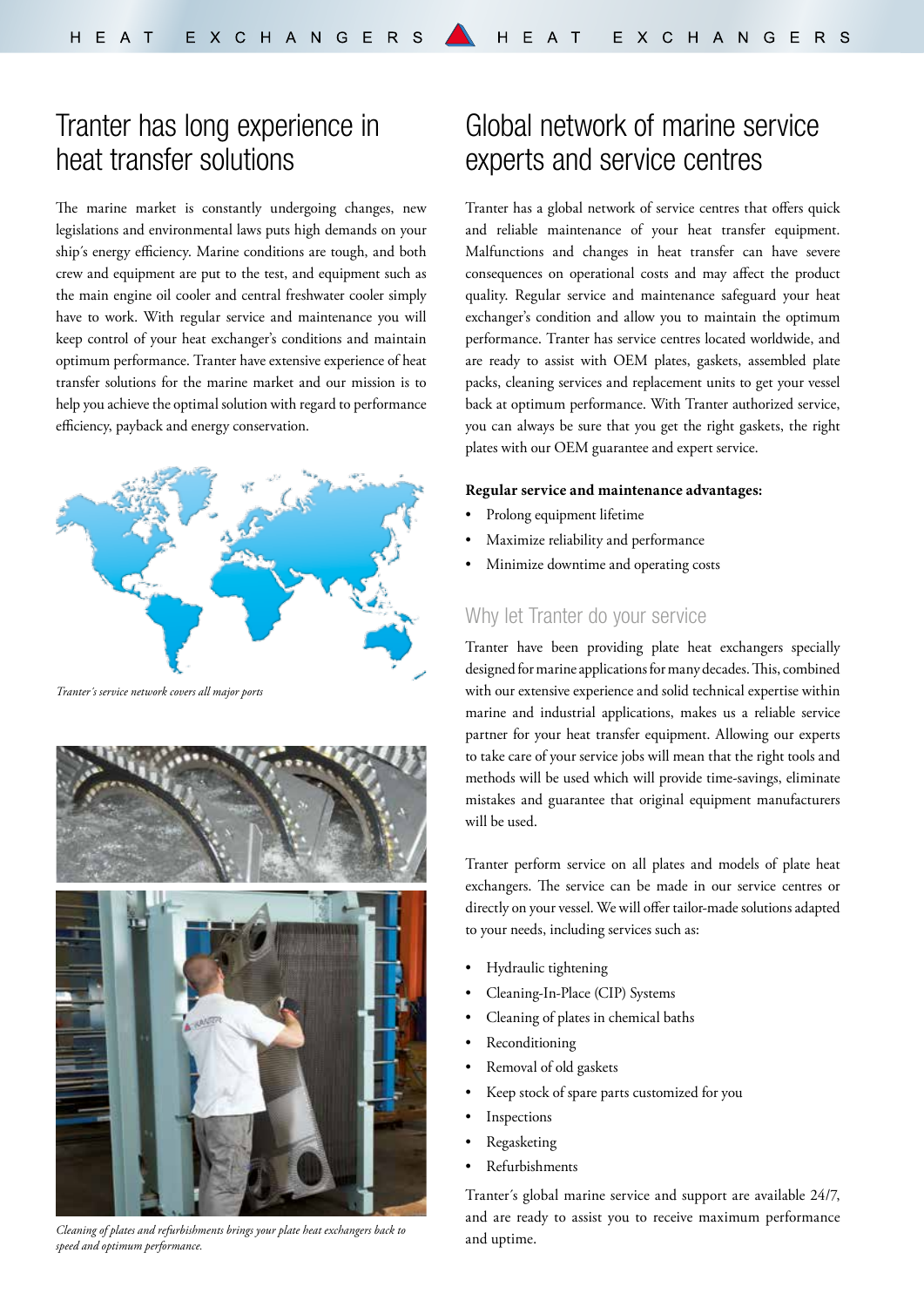## Tranter maintenance and service partnership programs

With Tranter as your maintenance and service partner, you will receive tailor-made solutions adapted to your needs.

### **With Tranter global marine service partnerships, Tranter can:**

- Perform service jobs worldwide
- Supply spare parts for all brands worldwide
- Stock spare parts and equipment at all major ports
- Provide 24-hour service jobs
- Provide fixed prices for emergency service jobs

### **With Tranter global marine service partnerships, the customer will receive:**

- Transparent cost control
- Time savings
- Cost savings
- Improved performance and uptime
- Receive quality improvements
- Guarantees that same material is used on all sites

Tranter can also offer training of your crew to train your own staff on how to best service and provide maintenance on your heat transfer equipment.



*These are conditions in which you could find your plateheat exchangers without regular maintenance.*

## New Tranter plates for your freshwater generators

- Improved self-cleaning
- Improved gaskets groove
- Improved hanger type
- New modern gaskets design

## Replace your freshwater generators

Your fresh water generators are critical to your ship's survival, but the sea water contains salt and dirt which can reduce the performance of heat exchangers over time. Tranter can replace your fresh water generator plates with our plates to maintain optimum heat transfer performance and ensure your ship´s survival. By replacing your fresh water generator plates you will gain improved performance, less maintenance will be required which provides cost savings and you will improve your fresh water generators lifetime.



*Before service*





*After service*